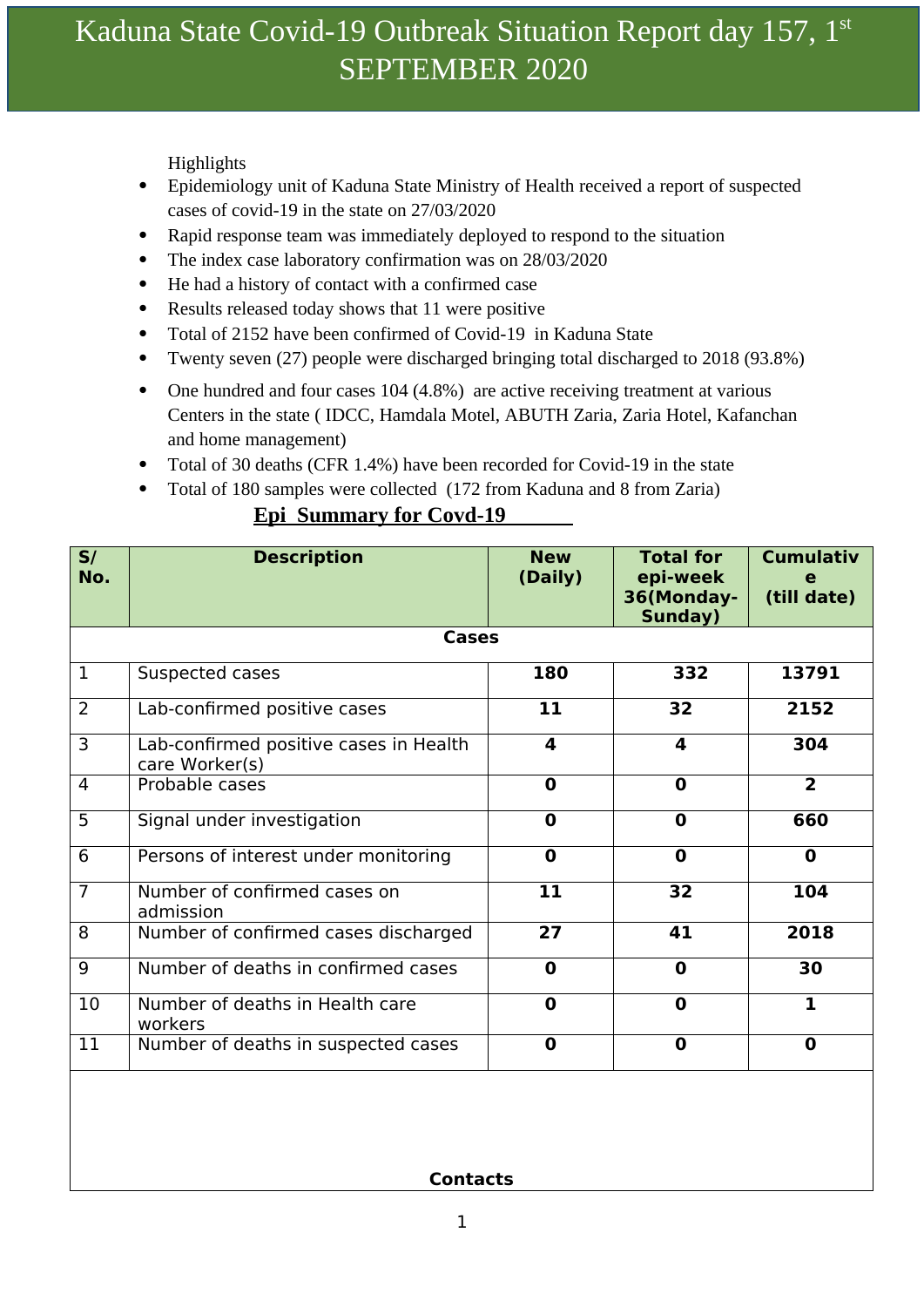| $\overline{12}$                    | <b>Contacts listed</b>                                | 15             | 26                      | 5743                                                      |  |  |  |
|------------------------------------|-------------------------------------------------------|----------------|-------------------------|-----------------------------------------------------------|--|--|--|
| 13                                 | Contacts seen today                                   | 15             | 26                      | 2361                                                      |  |  |  |
| 14                                 | Contacts currently under follow up                    | 186            | 186                     | 186                                                       |  |  |  |
| 15                                 | Contacts symptomatic                                  | $\mathbf 0$    | $\mathbf 0$             | 20                                                        |  |  |  |
| 16                                 | Contacts confirmed positive                           | $\mathbf 0$    | $\mathbf 0$             | 510                                                       |  |  |  |
| 17                                 | Contacts who completed 14 days follow<br>up           | 55             | 82                      | 5557                                                      |  |  |  |
| 18                                 | Contacts lost to follow Up                            | $\mathbf 0$    | $\mathbf 0$             | $\mathbf 0$                                               |  |  |  |
| <b>Laboratory(Initial Samples)</b> |                                                       |                |                         |                                                           |  |  |  |
| 20                                 | Number of Initial samples collected<br>(Initial only) | <b>Daily</b>   | <b>Week</b>             | <b>Cumulativ</b><br>e since<br>outbreak<br><b>Started</b> |  |  |  |
|                                    |                                                       | 180            | 329                     | 15876                                                     |  |  |  |
| 21                                 | Number of pending laboratory<br>samples(initial only) | 233            | 233                     | 233                                                       |  |  |  |
| 22                                 | <b>Number of Negative Samples</b>                     | 85             | 311                     | 15632                                                     |  |  |  |
|                                    | <b>Laboratory (Follow Up Samples)</b>                 |                |                         |                                                           |  |  |  |
| 23                                 | Number of specimens collected                         | $\mathbf 0$    | 23                      | 1148                                                      |  |  |  |
| 24                                 | Number of specimens tested negative                   | $\mathbf{1}$   | 19                      | 1123                                                      |  |  |  |
| 25                                 | Number of pending laboratory samples                  | $\mathbf 0$    | $\overline{\mathbf{4}}$ | 25                                                        |  |  |  |
| <b>Case management</b>             |                                                       |                |                         |                                                           |  |  |  |
| 26                                 | Number of Treatment Centre in the<br><b>State</b>     | 5              |                         |                                                           |  |  |  |
| 27                                 | Total Bed Capacity in the State                       | 236            |                         |                                                           |  |  |  |
| 28                                 | Total Number of ICU Beds in the state                 | $\overline{2}$ |                         |                                                           |  |  |  |
| 29                                 | Total Number of Oxygen Plant in the<br><b>State</b>   | $\mathbf 0$    |                         |                                                           |  |  |  |
| 29 <sub>b</sub>                    | Total number of Oxygen concentrators                  | 13             |                         |                                                           |  |  |  |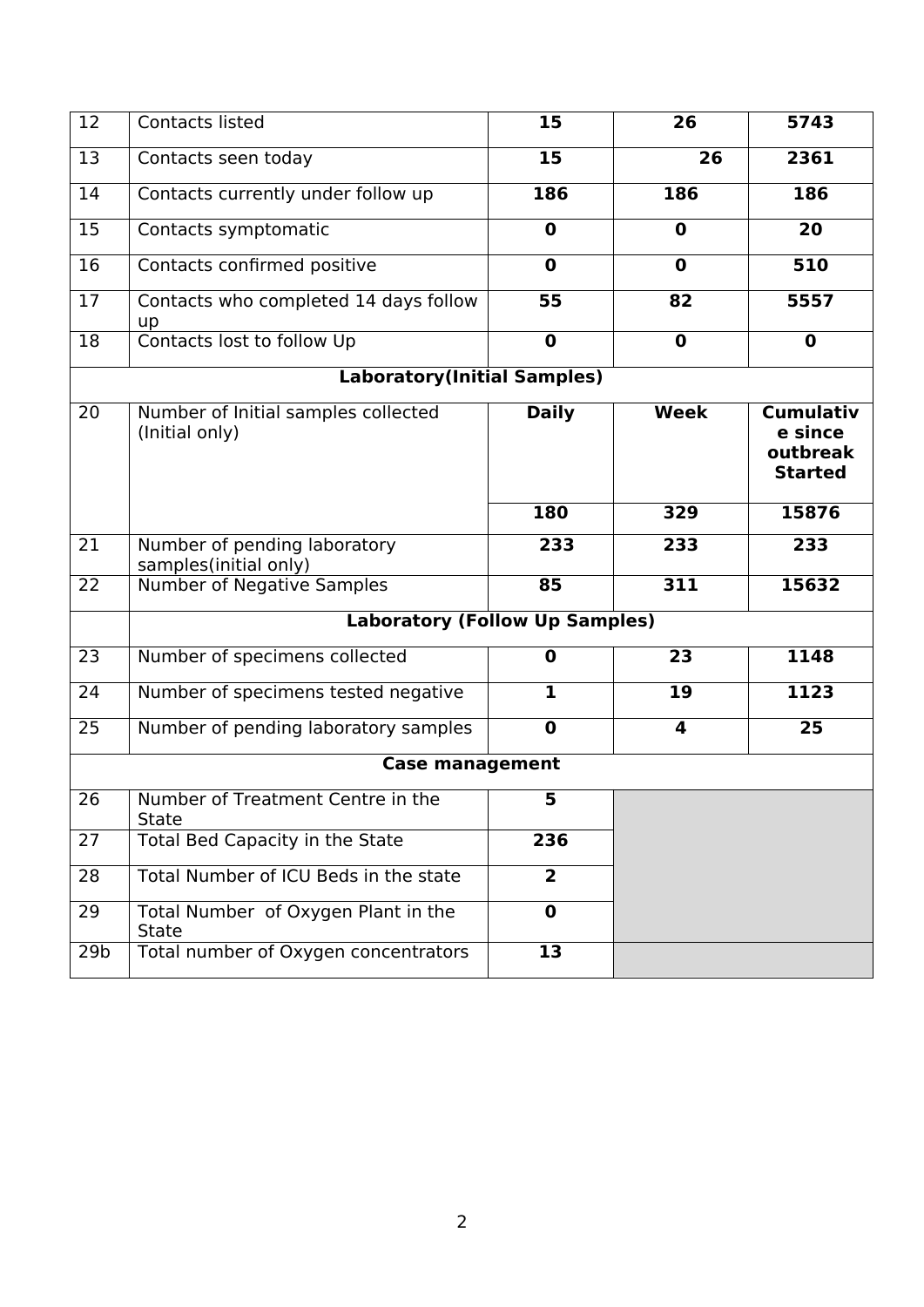### **Descriptive statistic**



**Fig.1 Sex distribution of Covid-19 cases in Kaduna State Septemberst , 2020**



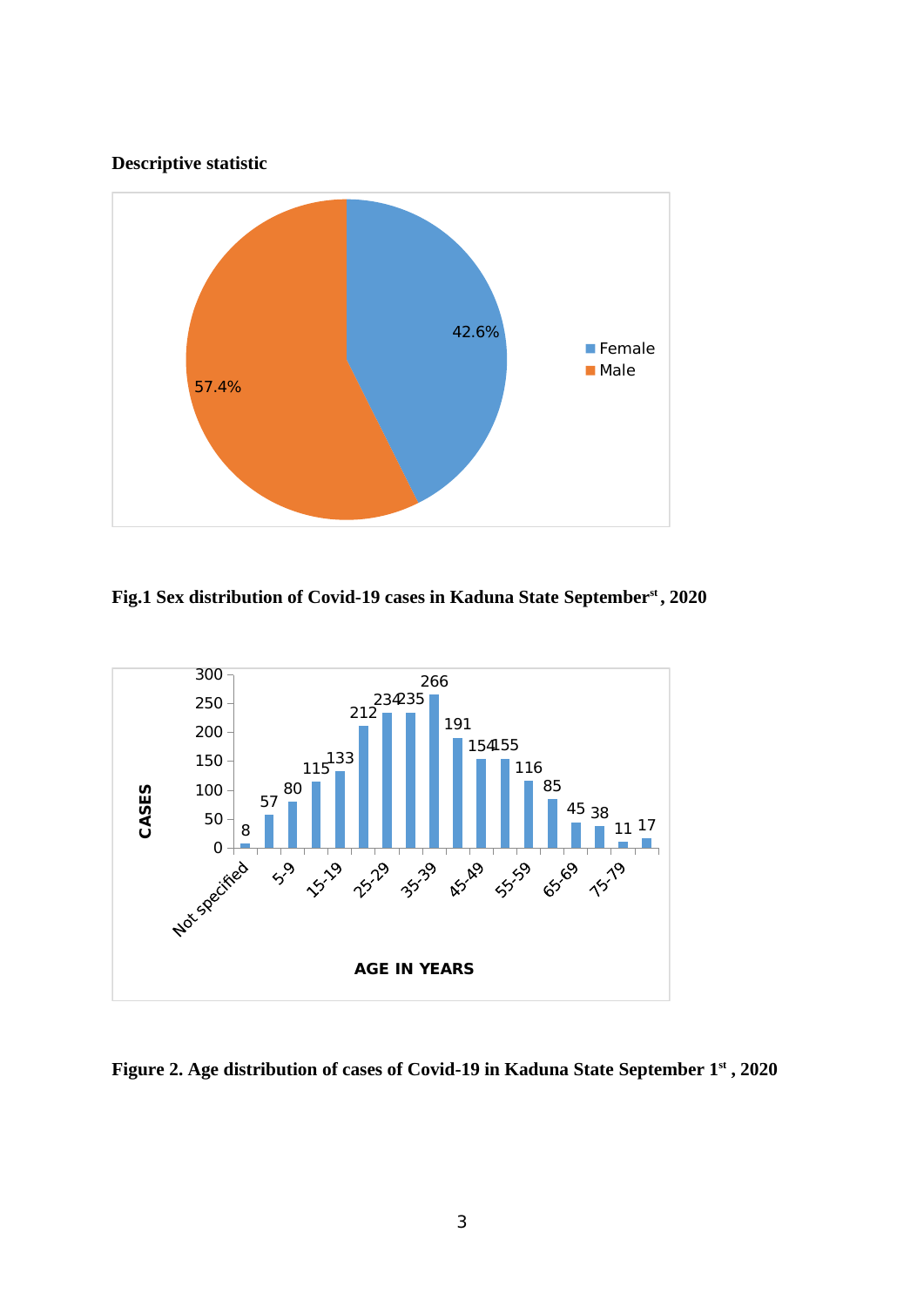

**Fig 3. Distribution of cases of Covid-19 by LGA in Kaduna State September 1 st , 2020**



**Figure 4. Epidemic curve of Covid-19 outbreak in Kaduna State September 1st 2020**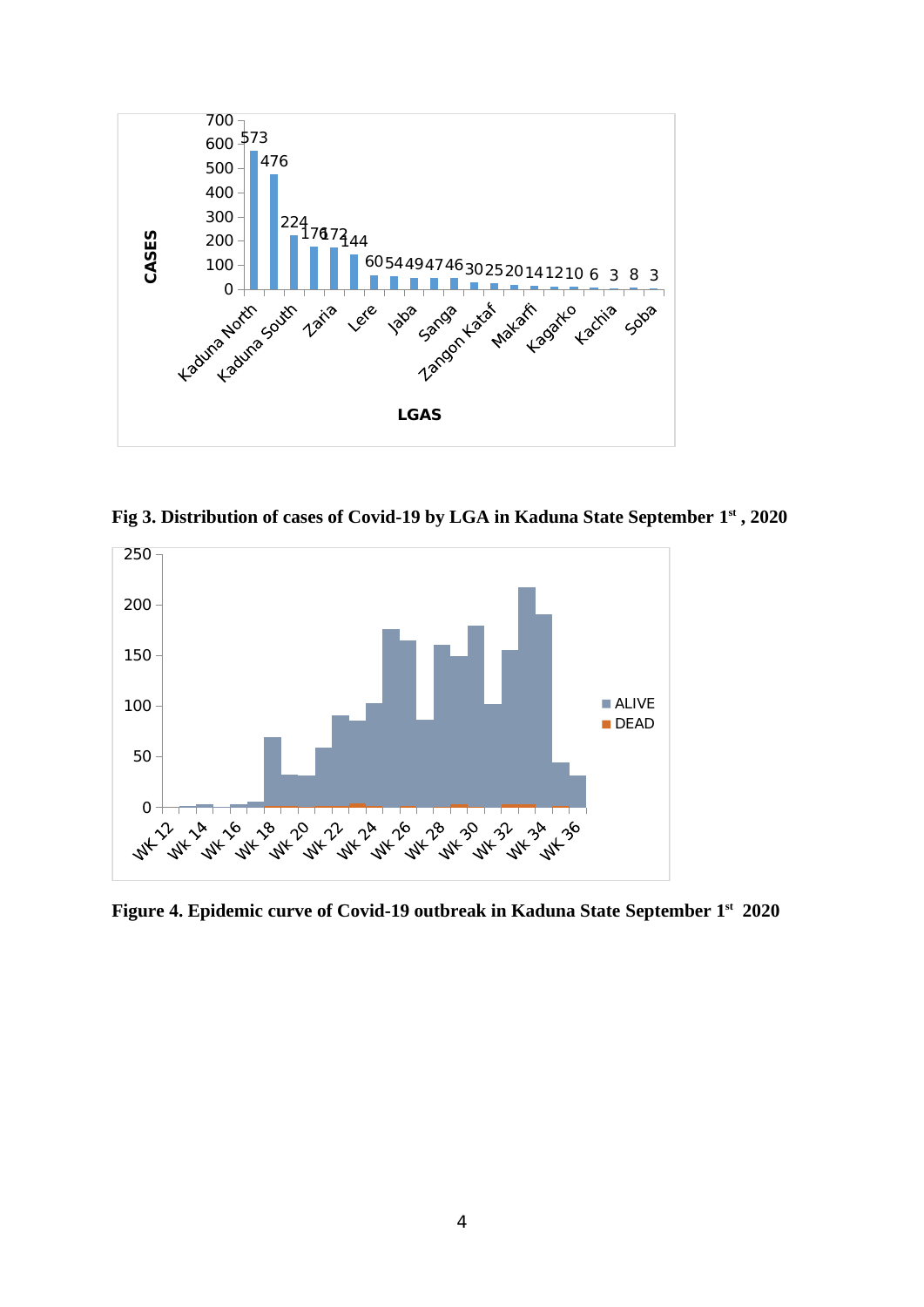

**Figure 5. Trend of Covid-19 outbreak in Kaduna State September 1 st , 2020**



**Figure 6. Map of Kaduna State showing distribution of cases across the LGAs, September 1st ,2020**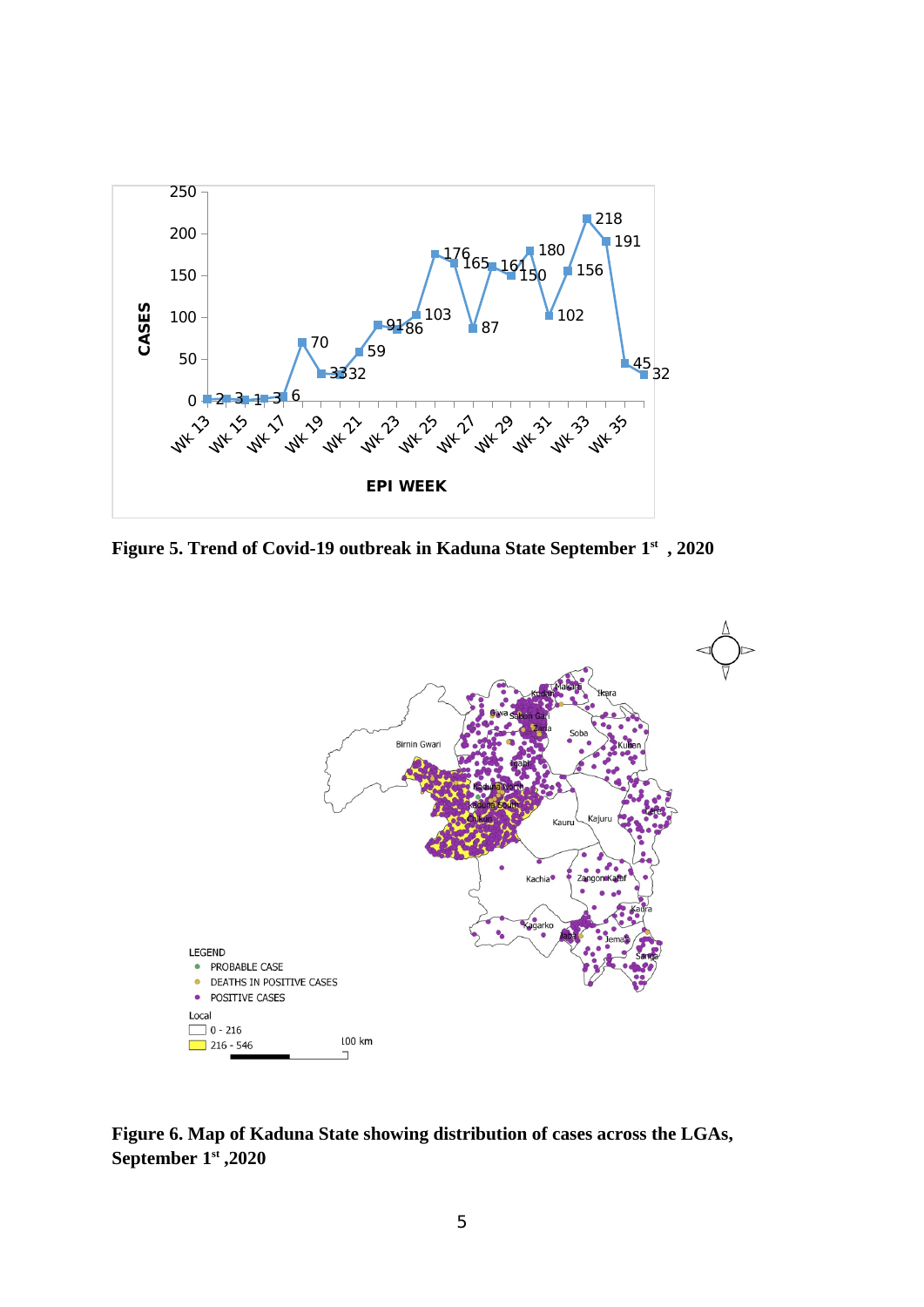#### **Pillar response summary**

Coordination

- **Nine pillars have been set up by Emergency Preparedness and Response team with** each pillars having a coordinator
	- Epidemiology and surveillance
	- Laboratory services
	- Point of Entry (POE)
	- Infection Prevention and Control
	- Case management
	- Risk communication
	- Logistics and supplies
	- Coordination
	- Research

#### Isolation Centres

- 1. IDCC Kaduna (16 beds)
- 2. ABUTH Shika (20 beds)
- 3. Hamdala Motel Kaduna (95 beds)
- 4. Zaria Hotel (50)
- 5. Kafanchan (30)

Quarantine centre

1. NYSC Camp along Kaduna-Abuja road

#### Surveillance

• Contact tracing, active case search and rumour investigation on-going

Laboratory

Total of 180 samples were collected (172 from Kaduna and 8 from Zaria)

Case management

- New cases  $= 11$
- Total number of cases  $= 2152$
- New discharges  $= 27$
- Cumulative discharged= 2018
- $\bullet$  Death = 0
- Cumulative  $= 30$
- The remaining 104 active cases are stable

IPC

Facilities are being monitored to ensure compliance to IPC rules